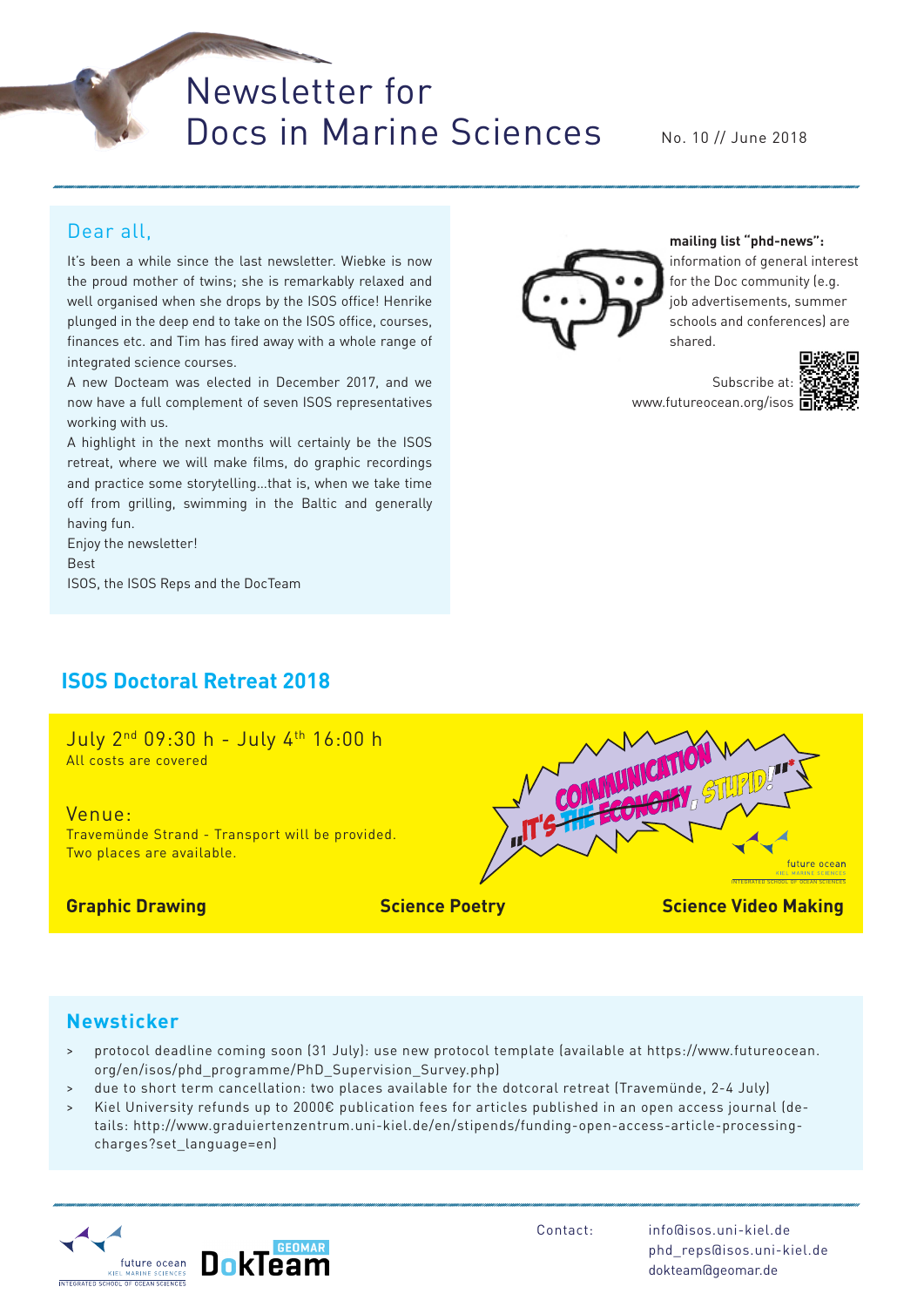#### **// New Faces at ISOS:**



#### Felix Noah Wolf

Felix is already familiar with the city of Kiel with all its privileges such as the close-by sea since he did his bachelor's and master's degree at Kiel University. He is now excited to start as a scientist and to work on marine geophysical data within the international project "AlpArray".

Besides his own research Felix is interested in related sciences like astrophysics and surface geophysics. When he's not working he enjoys doing sports, reading and listening to music or even making music himself. fnwolf@geomar.de



#### Henrike Schmidt

Henrike already did her Master studies in Kiel and now works in the group of Prof. Andreas Oschlies. In her doctorate, she investigates oxygen dynamics in the Indian Ocean. "I am really ecxited about the idea of becoming an expert on my topic. There are so many unanswered questions and I am passionate to find and answer to them and meet new people and learn new things on that way", Henrike answers when asked about her doctorate. In her spare time, she loves dancing and making music and in summer, Henrike often stays outside for swimming, sailing, cycling and enjoying the free time with friends.

hschmidt@geomar.de



#### Renjie Pei

The reason Renjie started her doctorate in at Kiel University is her interest in the research of Professor Wolfgang Kuhnt and Sonne-Cruise. Looking forward to her own research she is most excited about doing experiments in the cleaning lab which make her feel that she is a real scientist.

Naming three of her interests besides research would be watching movies, make-up and swimming.

renjie.pei@ifg.uni-kiel.de



#### Miriam Tivig

 $\mathcal{L}$ After having studied the Earth's atmosphere for the last years, Miriam is now not only curious about discovering the field of biogeochemistry but also GEOMAR in general. She has been attracted by the excellence cluster Future Ocean, which she expects to provide a good basis for interdisciplinary research. Besides her research she enjoys hiking in the Dolomites, going for horse riding on Icelandic horses and good food, since she has grown up in France. mtivig@geomar.de

#### Claudia Wolff

Claudia decided to start her Bachelor Degree in Kiel. During her studies, she was enthusiastic about all topics related to the coastal system which is why she stayed here ever since.

What Claudia is most excited about in her doctorate is having the opportunity to meet, work and learn from interesting people in the research community. Besides her research she enjoys being with family and friends, doing all kinds of outdoor activities, sports and cuisine. She lately started gardening on her roof terrace growing tomatoes, lettuce, kohlrabi and many more. wolff@geographie.uni-kiel.de



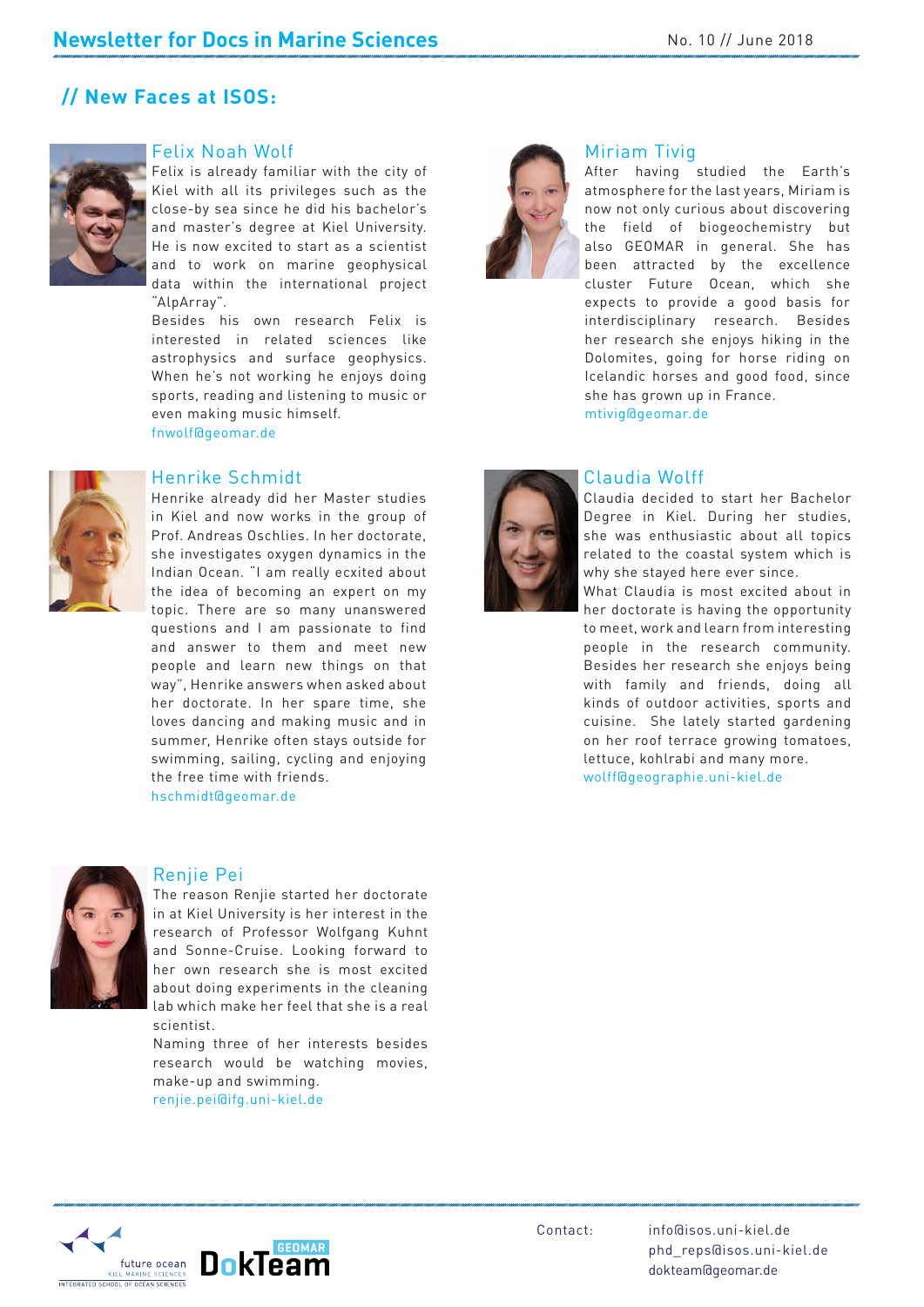## **// Doc Representatives in Marine Sciences**

Within Marine Sciences you as a doctoral candidate are represented by two teams of "Doc representatives": one from ISOS, one from GEOMAR. They closely collaborate and at least one doctoral candidate is active in both teams. The Doc Reps organise social events and represent the doctorate community in different committees. Contact them for more information!

## ISOS Representatives

*(contact: phd\_reps@isos.uni-kiel.de)* 









CAU Geography

Daniel GEOMAR Marine Chemistry

Katriina GEOMAR Geoscience Jan GEOMAR Physical Oceanography





Arne CAU Geoscience

GEOMAR Geoscience

Yang

GEOMAR Geoscience

By receiving input, feedback and ideas from you, we (together with you) have the direct opportunity to shape ISOS and their offers.

Besides that, the rep-team takes part in

• ISOS steering committee meetings, where we discuss the direction ISOS is heading for

• Future Ocean executive board meetings, where we even have a vote!

• and we work close with the GEOMAR DokTeam.

## GEOMAR DokTeam

*(contact: dokteam@geomar.de)*







Jacky Paleooceanography

Thea Marine Ecology

Caroline Marine Chemistry Lisa Magmatic and Hydrothermal



Yang Geoscience

Iason-Zois Geoscience

Systems

We are the DokTeam and represent more than 200 doctoral researchers at GEOMAR. We bring in your voice at many different levels: We have regular meetings with the directorate, are guests at GEOMAR's scientific council, and are in regular contact with other committees at GEOMAR and in Kiel. Additionally, we are also in close contact with other doctoral researchers from all 18 Helmholtz centers at the Helmholtz Juniors.

We are there to help you if any problems arise, may it be conflicts with your supervisor(s) or with the mailing list, anything that might come up during your time working on your doctoral project.

## **COMMUNICATION – the Elixir of Science!**

"I love deadlines. I love the whooshing noise they make as they go by."

- Douglas Adams



For the galactic hitchhikers among us and other Douglas Adams fans, but also for all who have perfected the fine art of procrastination – join the crowd!

We meet for the OPEN WRITING LAB and the REGULARS SCHREIBTISCH once a month to bring in manuscripts and spend several hours writing, giving and getting feedback. The previous dates have been well attended, and participants made serious headway in getting their papers shaped up, and overcoming the writer's block. Remember, it is easier to edit a crappy draft than a blank sheet of paper!

On request, the next Open Lab will include posters, in preparation of the upcoming Goldschmidt Conference and Ocean Deoxygenation Conference. This includes poster text, design and poster pitches.

## REGULAR'S SCHREIBTISCH OPEN WRITING LAB

with the ISOS DocReps with Avan Antia

# future ocean KIEL MARINE SCIENCE

Next dates: July 18th Next dates: July 4th (Open POSTER Lab, on demand) August 22nd September 7th September 19th November 2nd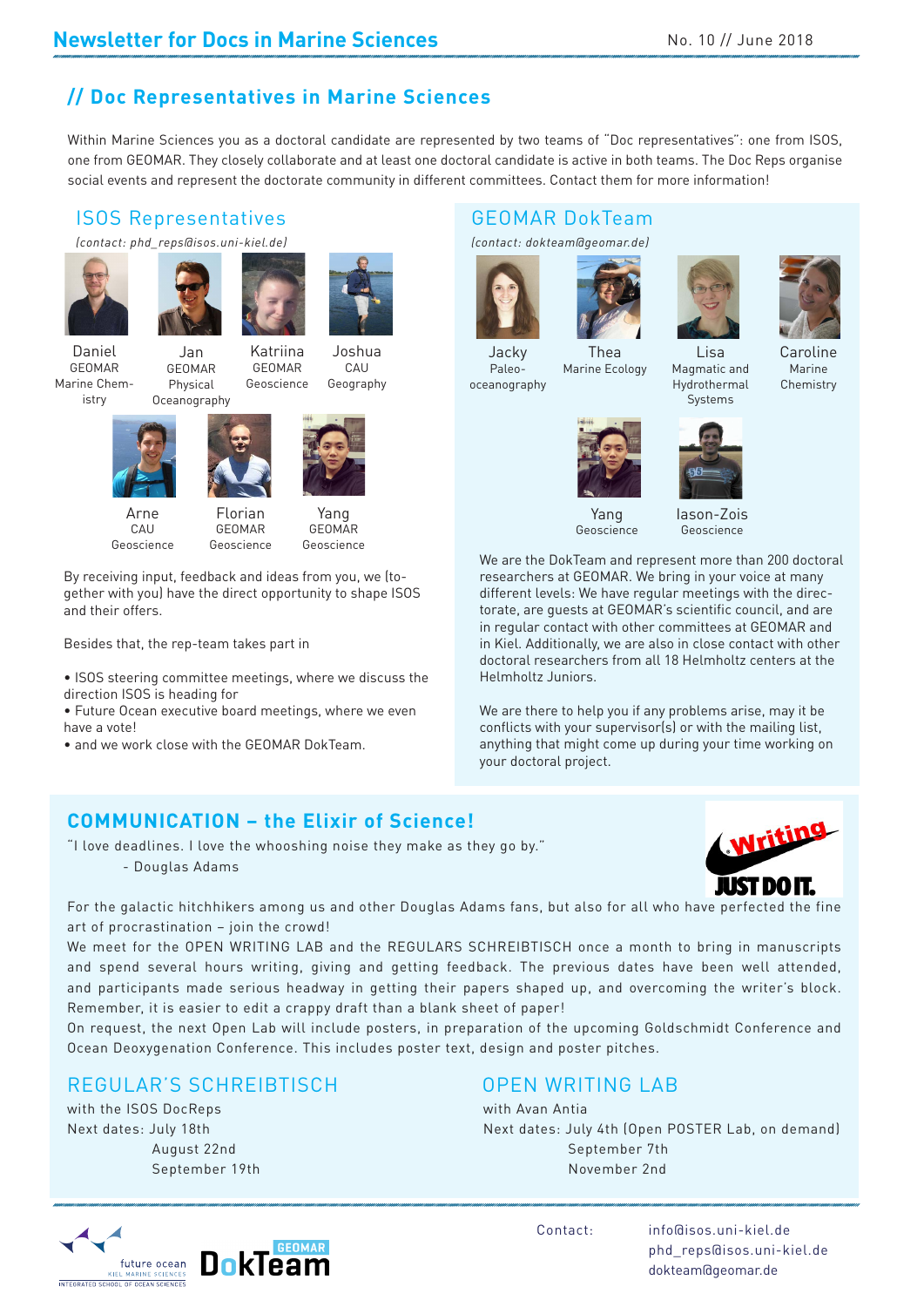## **// Doc activities**

#### **Future Ocean at the Hannover Messe**

*contact: Miriam Tivig, doctoral researcher (mtivig@geomar.de)*

From April 25th to 26th, I had the opportunity to represent Future Ocean at the Hannover Messe Industrie 4.0. The Christian-Albrechts University of Kiel (CAU) was present with an impressive stand, where different institutes and scientists showed their "Ways to solutions", the motto of the CAU's exhibition concept. Within the framework of the Excellence cluster Future Ocean, I took care of two exhibits. The first one was a game desk tackling the problem of sustainable fishing (https://www.ecoocean.de/the-game/). Up to 4 players can each take care of a fishing boat and

catch fish in an idealized ocean. The game wants to demonstrate the common pool problem: If all players catch as much fish as they can, the ocean will be rapidly overfished. The solution is to communicate and to fish in a sustainable way, and by this to gain a maximum of points as a team. The game is most of all a good way to start a discussion about sustainable fishery and more than once it ended up with general controversies about the state of the ocean and the planet.



Foto/Copyright: Claudia Eulitz, Uni Kiel

The second exhibit I took care of was an interactive scientific poster in form of a DIN A0 touch screen about Ocean Observation (http://www.futureocean.org/ poster/), which interested visitors could operate gesturally to inform themselves about current methods used to observe the ocean.

Besides having interesting discussions with visitors and exhibitors on various topics as the newest Nano-Laboratory of the University Kiel, about homemade fish in the Aquacube-Project or Bamboo-Bicycles made in Kiel and Ghana, it was also an opportunity to look beyond the scientific ivory tower. And while I had challenging controversies with climate change skeptics, the purple pool noodles, exhibition goodies of the CAU, where wandering around the world's leading Trade fair for industrial Technology and played their part as bridge between science and industry.

#### **Doctorate in under three years - unusual but possible!**

*contact: Avan Antia, ISOS (aantia@uv.uni-kiel.de)*

l us. But<br>d in a bit<br>ey said...<br>mit dem<br>ert, aber Four years is the mean duration of doctoral research – this is what the ISOS statistics for the past 10 years tell us. But of course the variation around the mean is also interesting. Within the past months, two candidates completed in a bit under 3 years (well, 34 and 35 months to be exact), so I asked them what went particularly well. This is what they said… "Ich glaube, was mir bei meiner Promotion geholfen hat, war, dass ich bereits am Anfang des zweiten Jahres mit dem Schreiben des ersten Papers begonnen hatte. Die Fertigstellung hat dann zwar noch ein weiteres Jahr gedauert, aber dadurch hatte ich zumindest das erste Paper schon einmal fertig. Ich weiß allerdings nicht, ob das wirklich für jede Arbeit so zu realisieren ist - manche bekommen ihre Ergebnisse ja auch erst wesentlich später. Sobald das Thema für das dritte Paper festlag habe ich mit dem Schreiben der Einleitung der Doktorarbeit angefangen. Obwohl ich sie dann zum Schluss noch einmal ein wenig umschreiben musste, hat es mir ungemein geholfen, schon mal einen ersten Entwurf zu haben."

"I think I always focused on getting the papers done which is the prerequisite to do the PhD. For that, I think the most important thing is to learn to constructively deal with the criticism from the supervisors. Doing so will improve the work and eventually lead to the papers. However, this might also be the most difficult aspect, because the criticism must not be taken personally. But once one is able to deal with criticism in a professional way, the supervisors will highly recognize and appreciate this and thus the work flow will profit from this. In my opinion, this is also one of the most valuable things you learn during the PhD. As a general procedure, I always worked somehow towards interesting results (also with a lot of drawbacks!) and once obtained, I immediately thought about how to make a story out of this. Of course, the offers from ISOS always came in very handy (e.g. the mini-proposal)."

So: it was writing, early and effectively, that was crucial. No better advertisement for our "Open Writing Lab" and the "Regulars Screibtisch" of the ISOS DocReps!

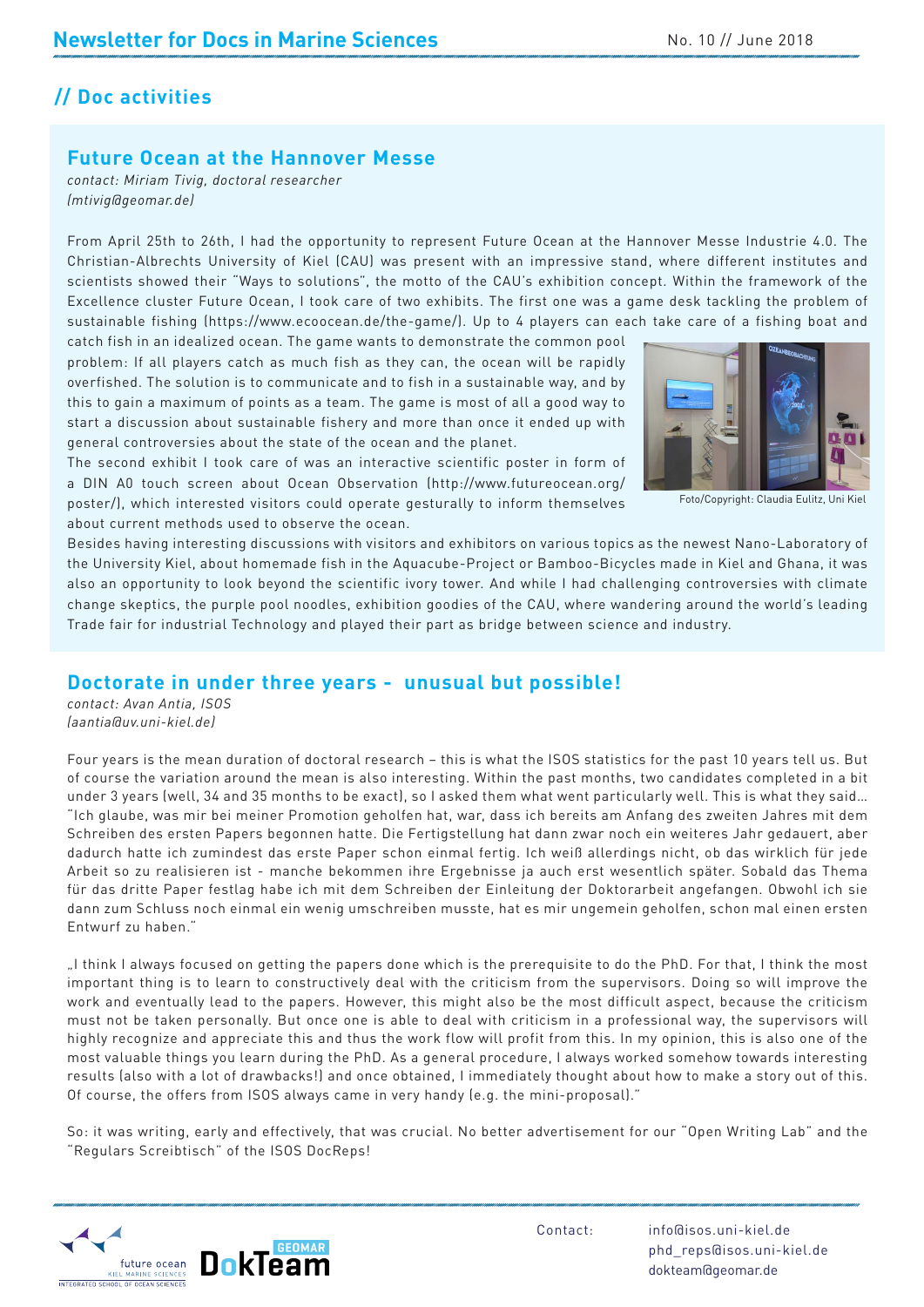#### **With a School Class to Sylt; A report by Iason – Zois Gazis**

*contact: Iason-Zois Gazis, doctoral researcher (igazis@geomar.de)*

In February, I joined 11th grade pupils from the Comprehensive School in Friedrichsort to its excursion at the Wadden Sea Station Sylt in what turned out to be an exciting two days.

I gave a talk about marine sciences, and especially my area of expertise; exploring deep sea resources such as Ferromanganese nodules. I had brought nodules from 4500 m depth in the Pacific Ocean that students could hold and

pry. We had a lively discussion on the balance between deep-sea mining, nature conservation and sustainable development.

During a bright sunny day on the mudflats students learned about tidal ecosystems, seeing blue mussels, lugworms, cockles and oysters in their natural habitat. Samples were taken and analyzed in the lab. Microscopic plastic particles were observed in beach sand, and students had a firsthand experience of basic marine research.

This experience showed me the importance of educating young people about the natural environment in an interactive way. I strongly recommend



Foto/Copyright: Iason-Zois Gazis

DRAFT<br>Gazis<br>Neuthis program to other doctoral candidates. A big thanks to ISOS for the opportunity, to the teacher Dr. Reimert Neuhaus and the students for their warm hospitality.

Iason – Zois Gazis

P.S. Volunteers for January 2019 please contact the ISOS!

#### *"Training the 21st Century Marine Professional" Future Science Brief of the European Marine Board*

*contact: Avan Antia, ISOS (aantia@uv.uni-kiel.de)*

th 12<br>es to<br>Veb\_ A new publication that examines the European landscape for training of marine graduates has emerged from a Working Group of the European Marine Board, a think tank in marine science policy. Whereas the emerging "blue economy" requires highly skilled graduates from marine and maritime programmes, training across sectors (academic, applied sectors and industry) presents a real challenge. The brief, produced in consultation with 12 experts from across Europe, presents a vision for future multi-disciplinary training that will equip graduates to address complex marine issues that cut across scientific, environmental and social systems.

Report available at: *http://www.marineboard.eu/sites/marineboard.eu/files/public/publication/EMB\_FSB2\_2018\_Web\_ v1.pdf*

#### *The Parachute Approach*

*contact: Christina Roth (croth@geomar.de)*

In March this year, I attended a workshop which was recommended to me as being suitable for my current situation "Heading towards something new, but what?"

From its title I figured it has to do with life, work and planning it – so far so good. Curiosity, and partly my feeling about being lost in what to expect as my next steps, pushed me to apply for it.

Over three days Marc Buddensieg taught us about the philosophy, invented by Richard N. Bolles, known as the "Parachute Approach". We worked hard on getting an idea for our dream job; one that uses our favorite skills and fields of knowledge, and on seeing ourselves as a resource. We learned that interviews with bridge-persons might be the way to find out where "I can do the work I most love to do".

The workshop was divided into theoretical parts, mixed with exercises and a training day that included the preparation for its fun part; the informational interview.

If you're interested in finding out "what color is your parachute?", I definitely encourage you to attend!